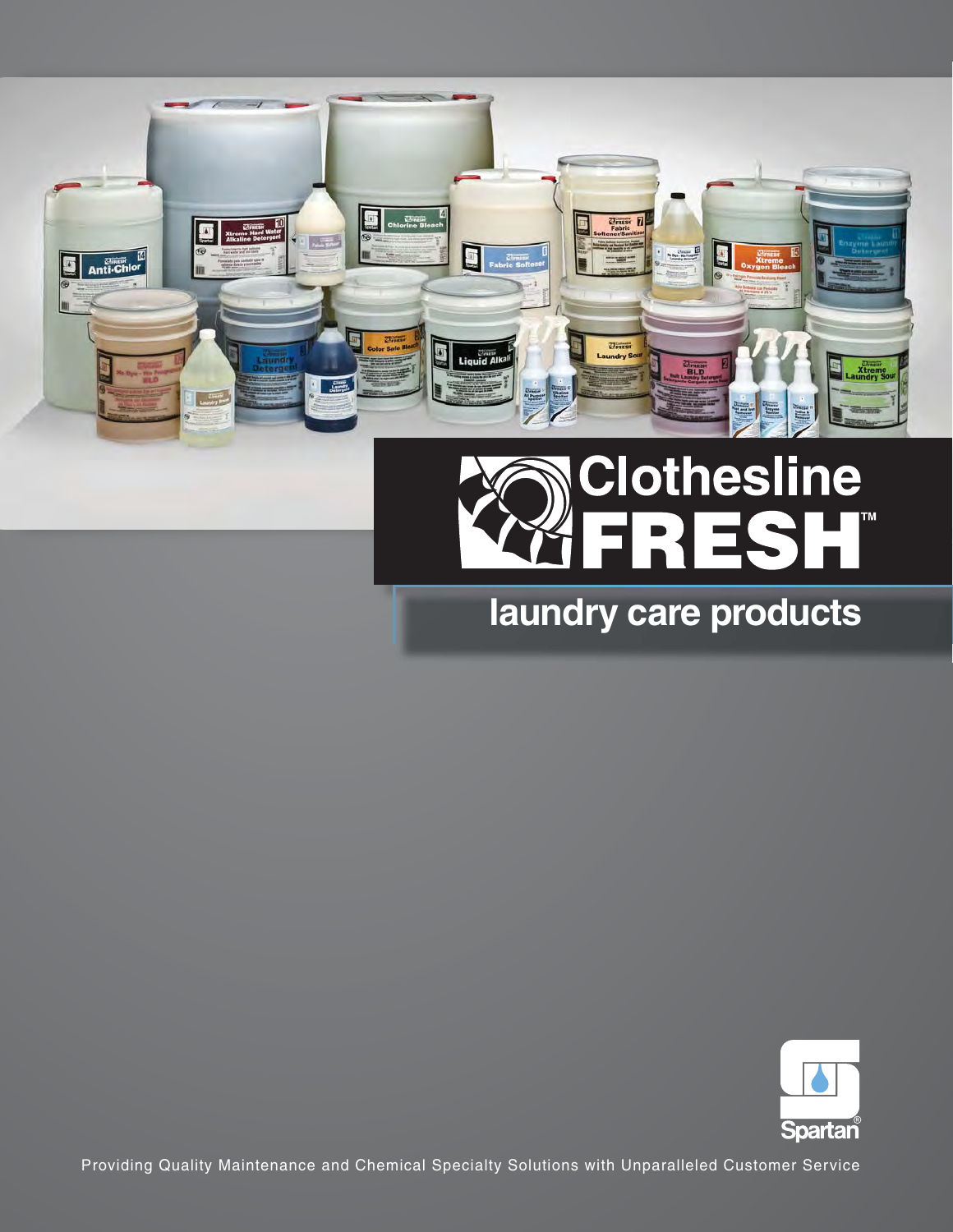

# **N**Clothesline **FRESH**

# Laundry Care Program

Spartan's Clothesline Fresh Laundry line is the newest technology in professional laundry care from a trusted name in the Jan/San Industry. Clothesline Fresh Laundry specifically targets soils and stains to get fabrics clean and bright, while leaving them with a fresh fragrance.

### **Contemporary Cleaning Technology:**

Spartan's Clothesline Fresh Laundry Line contains the latest in laundry technology, which allows for superior cleaning performance at a lower cost! This technology is also more environmentally preferable than most traditional products.

#### **Convenient Packaging:**

Never run out of product unexpectedly again! With Spartan's translucent gallons, 5-gallon pails, 15 and 55-gallon drums, the amount of product remaining is easy to see. This will allow you to reorder with ease and always have the right amount of product on hand. Some products are also a�ailable in standard gallons for convenience.

All of Spartan's Clothesline Fresh Laundry Care products are packaged in 5-gallon pails with an innovative closure that allows for the insertion of dispenser tubing right into the pail. This is safer, less time consuming and reduces the chance of product contamination. Spartan also offers identification tags to place on dispenser lines for each Clothesline Fresh product for easy identification.

Spartan offers many dispensing options to keep the laundry area clean and safe for employees. This includes tubing that goes from the product to the dispenser or machine so product is never exposed.

### **Color and Number System:**

Each Clothesline Fresh Laundry product has a color and number assigned to it. All product information and literature, plus each product label, carton and secondary label refects this color and number, making training easier and faster!

### **The Benefts of Clothesline Fresh Laundry:**

Clothesline Fresh Laundry can be used by anyone who desires quality, environmentally preferable laundry products that excel in most types of water conditions. Clothesline Fresh Laundry contains award-winning green surfactant technology and biodegradable water softeners not found in competitor formulations.

### **Clothesline Fresh Laundry can be used by:**

- $\blacksquare$  nursing homes
- **•** hospitals
- **•** correctional facilities
- � schools (athletic facilities)
- hotels/motels
- health clubs
- country clubs
- physical therapy centers
- � salons, spas and tanning salons
- car washes
- **·** linen plants
- $\blacksquare$  industrial laundries
- � or any facility with commercial/industrial laundry needs

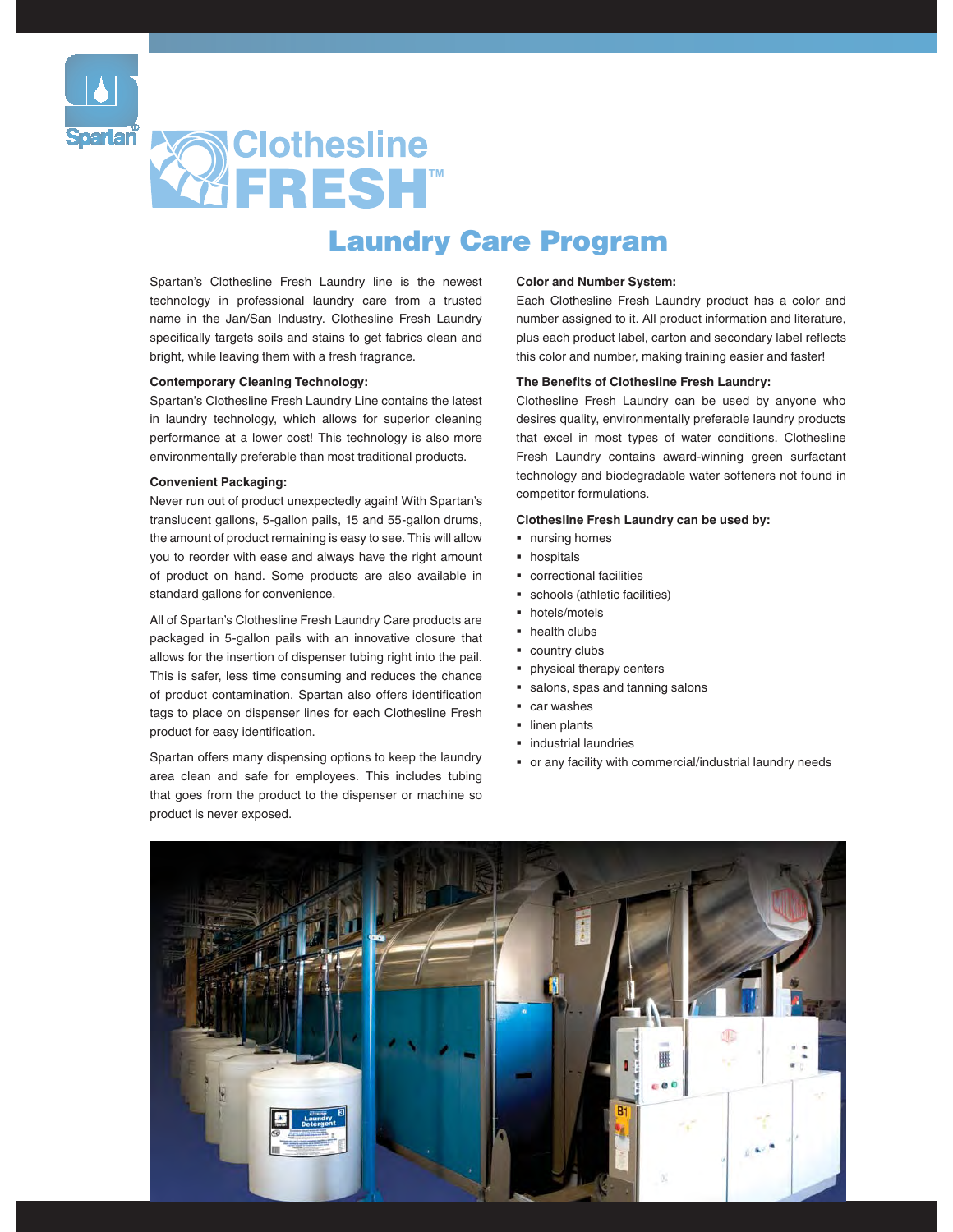

# **Clothesline** FRESH<sup>\*</sup>

# An Environmental Approach to Laundry

### **Environmentally Preferable Approach**

Spartan's Clothesline Fresh™ Laundry Care program is an en�ironmentally preferable approach to cleaning laundry, pro�iding superior cleaning performance.

### **Sustainable Support Characteristics of Clothesline Fresh**

- All surfactants used in Clothesline Fresh are on DfE's (Design for the Environment) CleanGredients® list (a program of the EPA).
- **Readily biodegradable.**
- **Bio-based surfactants are used whenever** possible and when petroleum-deri�ed surfactants are used; they are readily biodegradable as well.
- **Bio-based surfactants are derived from soy,** corn, and coconut oil.
- Green Chemistry Challenge award winning **•** Formulated with the EPA's Presidential chelants.
- � Polymeric chelant and anti-encrustation aide entirely derived from chicory root.
- � Natural bio-based acids as neutralization aides (citric acid).
- **•** Readily biodegradable bleaching aides (hydrogen peroxide).

### **Clothesline Fresh Products Contain**

- No or low VOCs
- No Phosphates
- No Silicates
- No Harsh Solvents
- No Alkylphenol Ethoxylates
- � No Nitrilotriacetic Acid (NTA)
- No Toxic or Persistent Components or Byproducts
- No Ozone Depleting Chemicals

### green and sustainability efforts. **Why use the DfE® Award Winning Surfactants?** The DfE criteria was followed to give end-users a choice to use modern technology that supports

#### 1nC **High Efficiency Formulations**

Clothesline Fresh products are high efficiency formulations and are ideal for use in conjunction with other smart environmental choices you make including:

- Use high efficiency equipment
- Automatic dispensing
- Cool and cold-water temperatures
- Decreases wash cycle time
- � Increase use of ozone injection systems

 Combine these sustainable choices with other smart laundry practices such as:

- Proper collection and handling
- **Sorting**
- Pre-spotting
- Tailor chemical usage







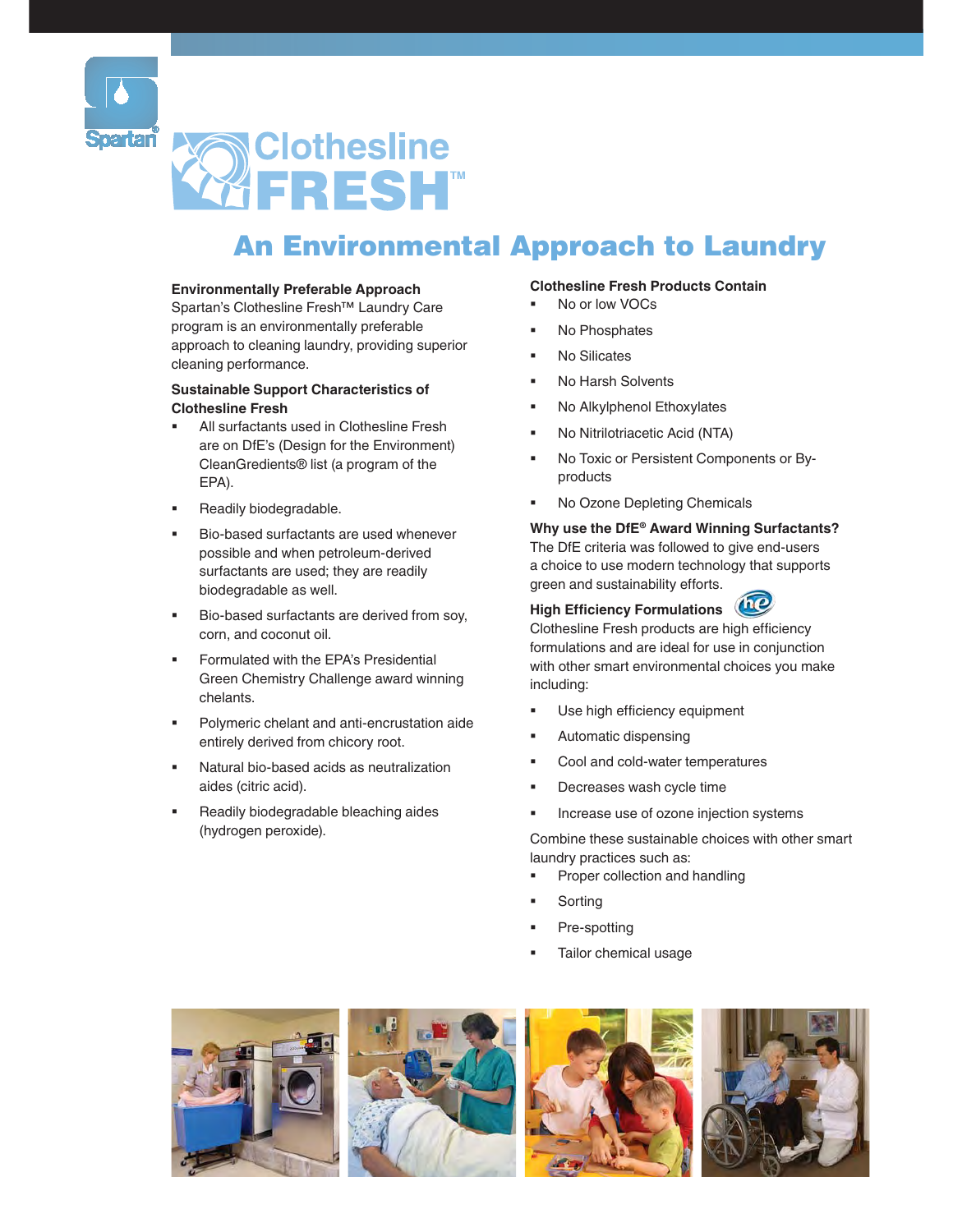# Laundry Care Products



A concentrated, alkaline laundry builder containing biodegradable water softening agents that prepare the fabric for the washing process by raising the pH of the wash water. pH 14.0 **#7001** 



Combines a liquid laundry detergent and a builder/break in one formula. This environmentally preferable formula increases pH and removes soil in one step.

pH 13 5 - 14 0 **#7002**

# **Laundry Detergent 3**

A concentrated laundry detergent that quickly suspends tough, oily and particulate soils to provide a deep, clean, environmentally preferable wash.

pH 8 0 - 9 0 **#7003**

## *A* Chlorine Bleach  $\mathbb{D}$

A highly dilutable, chlorine-based bleach that brightens and whitens fabrics while aiding in the removal of tough stains.



### **Color Safe Bleach @**

Non-chlorinated, oxygen-based bleach that is safe to use on most machine washable fabrics and colors, yet powerful enough to remove even the toughest stains.

## pH 2.5 - 3.5 **#7005**



Formulated to soften and eliminate static cling from laundered fabrics while imparting a clean, fresh fragrance to finished wash. pH 5 0 - 6 0 **#7006**

### **Fabric Softener/Sanitizer 7**

Use this EPA registered formula where sanitization and softness of washed fabric is a concern. EPA Reg. No. 189-108-5741. pH 3 5 - 5 5 **#7007**

## **Laundry Sour**

Neutralizes the pH of the finished wash to a comfortable skin le�el, as well as minimizing the greying or yellowing of fabric caused by excess alkalinity. pH 3.0 - 4.0 #7008



A combination liquid sour and fabric softener designed to neutralize the pH of the finished wash, as well as soften and eliminate static cling. pH 2.8 - 3.5 **#7009** 

# **10** Xtreme Hard Water<br> **10** Alkaline Detergent

Formulated to tackle extreme hard water conditions and extreme soil load levels. Tackles the toughest stains in the harshest environments. pH 14.0 **#7010** 

### **Enzyme Laundry Detergent**

Premium laundry detergent fortifed with enzymes and optical brighteners to quickly digest and wash away stubborn stains and soils, while leaving the fabric cleaner and brighter than ever before. pH 7.5 - 8.5 **#7011** 

## **No Dye-No Fragrance BLD**

A liquid detergent and laundry builder all in one, without dye or fragrance. pH 13.5 - 14.0 **#7012** 

# **13** No Dye-No Fragrance<br>
Laundry Detergent

Clothesline Fresh Laundry Detergent without dye or fragrance. pH 8.0 - 9.0 **#7013** 

## **EM** Anti-Chlor

An additive for eliminating chlorine carry-over in commercial laundry applications. Reduces fabric damage by chemically neutralizing the residual chlorine bleach in the washing process. pH 9.0 - 9.5 **#7014** 

## **Xtreme Oxygen Bleach**

A 25% hydrogen peroxide based active oxygen bleach to get whites white and keep colors bright. pH 2.5 - 3.0 **#7015** 

# **16 Liquid Alkali**

A highly concentrated laundry builder specifically formulated for use in tunnel washers, large industrial laundries, and food and beverage laundries. pH 14.0 #7016







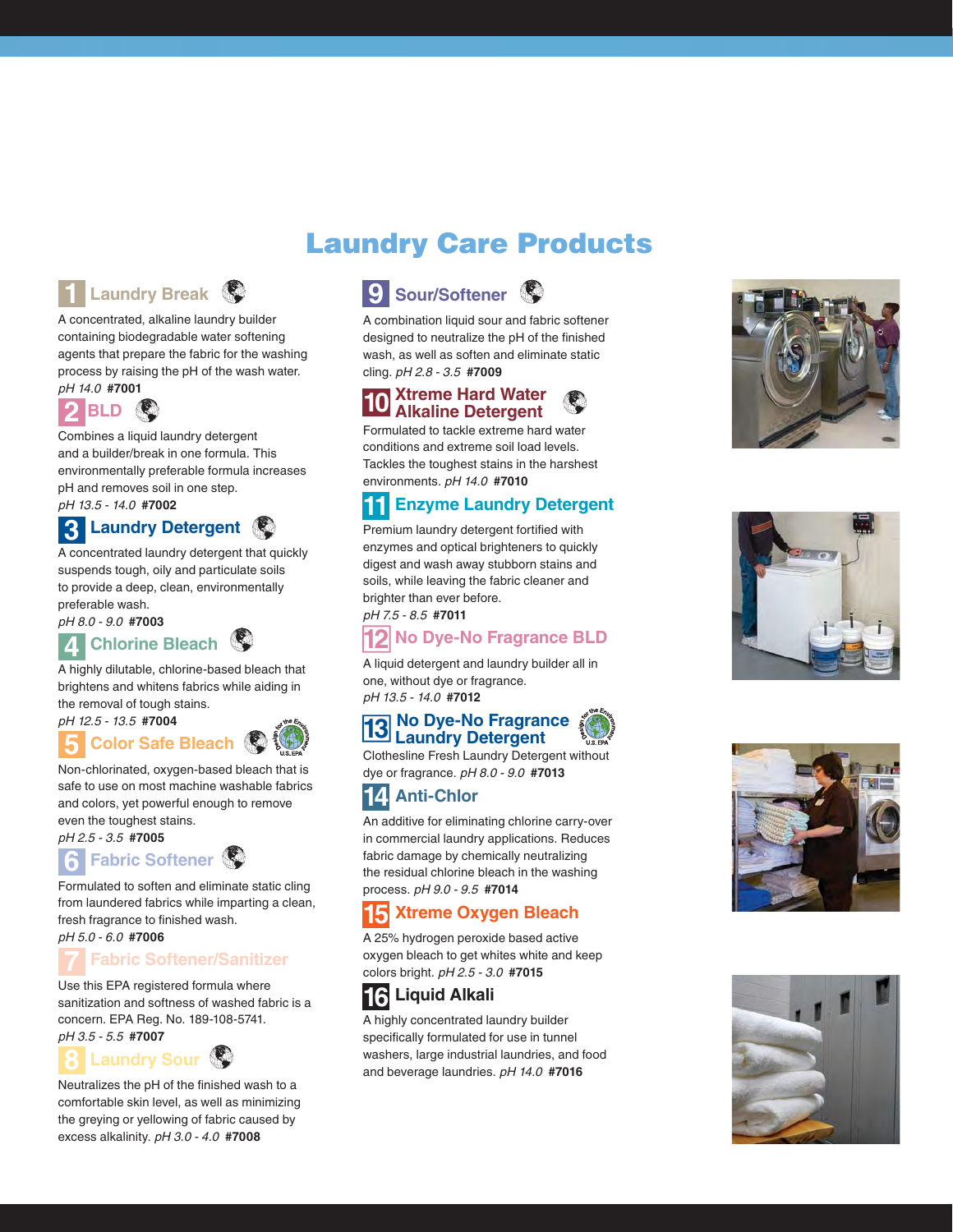

# Laundry Care Products

## **EV** Xtreme Laundry Sour

 tunnel washers, large industrial laundries, A blend of three acids optimized to tackle the highest levels of alkalinity and iron in and food and beverage laundries.

pH < 1.0 #7017



An environmentally preferable laundry detergent formulated in partnership with the EPA's Design for Environment Program. Same great fragrance and performance as Laundry Detergent, but with no dye.





Readily biodegradable fabric softener that leaves textiles with a Fresh April Air scent and superior softness.





An environmentally preferable oxygen-based 85% more active than Clothesline Fresh bleach. Keeps whites white and colors bright. Color Safe Bleach.

pH 5 5 - 6 0 **#7020**

#### **2D Oxygen Detergent EP**

An environmentally preferable laundry detergent infused with the active power of oxygen. This 2-in-1 product keeps whites white and colors bright while removing everyday soils.

pH 3 5 - 4 5 #7021

#### **22 Liquid Laundry Starch**

 pH 4 5 - 5 0 **#7022** A blend of natural and synthetic starches that pro�ide a beautiful hand and body to a �ariety of fabrics including blends and spun poly. Easily dispersible in hot or cold water.

## *PA* Detergent SE

 pH 10 5 - 11 5 **#7023** A heavy-duty, solvent enhanced, liquid laundry detergent specially formulated for use in commercial, healthcare, and onpremise laundries.

### **All Purpose Spotter**

others. pH 11 5 - 12.5 #7051, 7061 Treats a broad spectrum of laundry stains including protein, juices, oils, and many

## **S2 Alkaline Spotter**

Treats food-based oil and grease stains on fabrics. This spotter can be used as a spotter, presoak, or pre-spotter to remove even the toughest stains.

pH 12 0 - 13 0 **#70@2, 7062**

### **Rust and Iron Remover**

 3 5 - 4 5 **#70@3, 7063** Remo�es rust and iron stains from fabrics. Also removes dried blood from fabrics. pH

### **Enzyme Spotter**

pH 77 - 8 3 #**7054, 7064** A concentrated laundry spotter and wash wheel additive with enzymatic activity for quick penetration, digestion, and remo�al of the toughest stains and soils.

#### **Iodine & Betadine Remover**

Remo�es iodine, betadine and chlorine stains from fabrics. pH 9.0 - 9.5 #7055